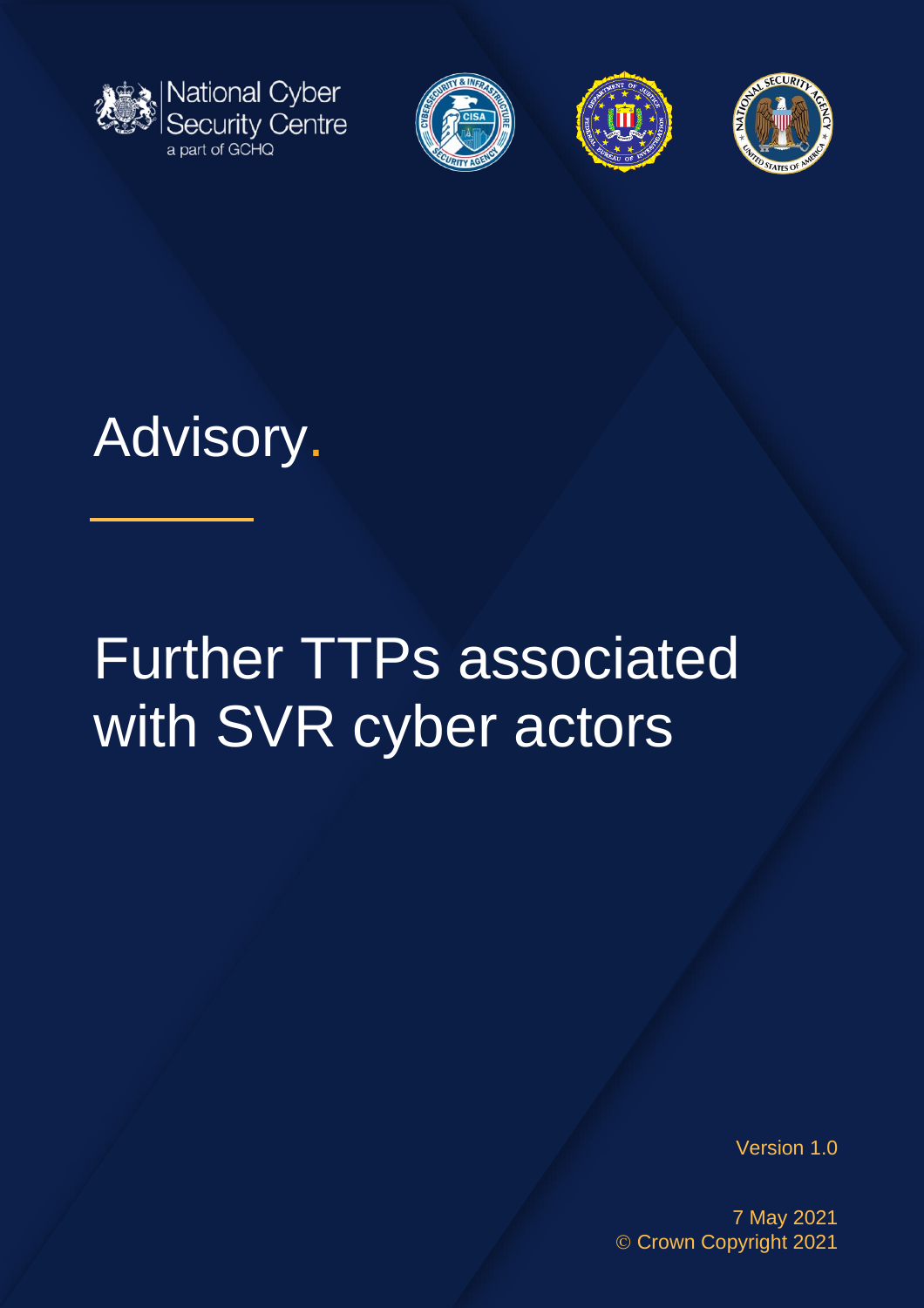## Further TTPs associated with SVR cyber actors

**Use of multiple publicly available exploits and Sliver framework to target organisations globally** 

## **Introduction**

*This report provides further details of Tactics, Techniques and Procedures (TTPs) associated with SVR cyber actors. SVR cyber actors are known and tracked in open source as APT29, Cozy Bear, and the Dukes.* 

**UK and US governments recently [attributed](https://www.ncsc.gov.uk/news/uk-and-us-call-out-russia-for-solarwinds-compromise) SVR's responsibility for a series of cyber-attacks**, including the compromise of SolarWinds and the targeting of COVID-19 vaccine developers.

Alongside this attribution, the United States' National Security Agency (NSA), Federal Bureau of Investigation (FBI), and Cybersecurity and Infrastructure Security Agency (CISA) released an [advisory](https://media.defense.gov/2021/Apr/15/2002621240/-1/-1/0/CSA_SVR_TARGETS_US_ALLIES_UOO13234021.PDF) detailing the exploits most recently used by the group. The FBI, Department of Homeland Security (DHS) and CISA also issued a [joint report](https://us-cert.cisa.gov/ncas/alerts/aa21-116a) providing information on the SVR's cyber tools, targets, techniques, and capabilities.

The SVR is Russia's civilian foreign intelligence service. **The group uses a variety of tools and techniques to predominantly target overseas governmental, diplomatic, think-tank, healthcare and energy targets globally** for intelligence gain. The SVR is a technologically sophisticated and highly capable cyber actor. It has developed capabilities to target organisations globally, including in the UK, US, Europe, NATO member states and Russia's neighbours.

The NCSC, NSA, CISA and CSE previously issued a [joint report](https://www.ncsc.gov.uk/news/advisory-apt29-targets-covid-19-vaccine-development) regarding the group's targeting of organisations involved in COVID-19 vaccine development throughout 2020 using [WellMess](https://blogs.jpcert.or.jp/en/2018/07/malware-wellmes-9b78.html) and WellMail malware.

SVR cyber operators appear to have reacted to this report by changing their TTPs in an attempt to avoid further detection and remediation efforts by network defenders.

These changes included the deployment of the [open-source tool](https://github.com/BishopFox/sliver)  [Sliver](https://github.com/BishopFox/sliver) in an attempt to maintain their accesses.

The group has also been observed making use of numerous vulnerabilities, most recently the widely reported Microsoft Exchange [vulnerabilities.](https://www.ncsc.gov.uk/news/advice-following-microsoft-vulnerabilities-exploitation)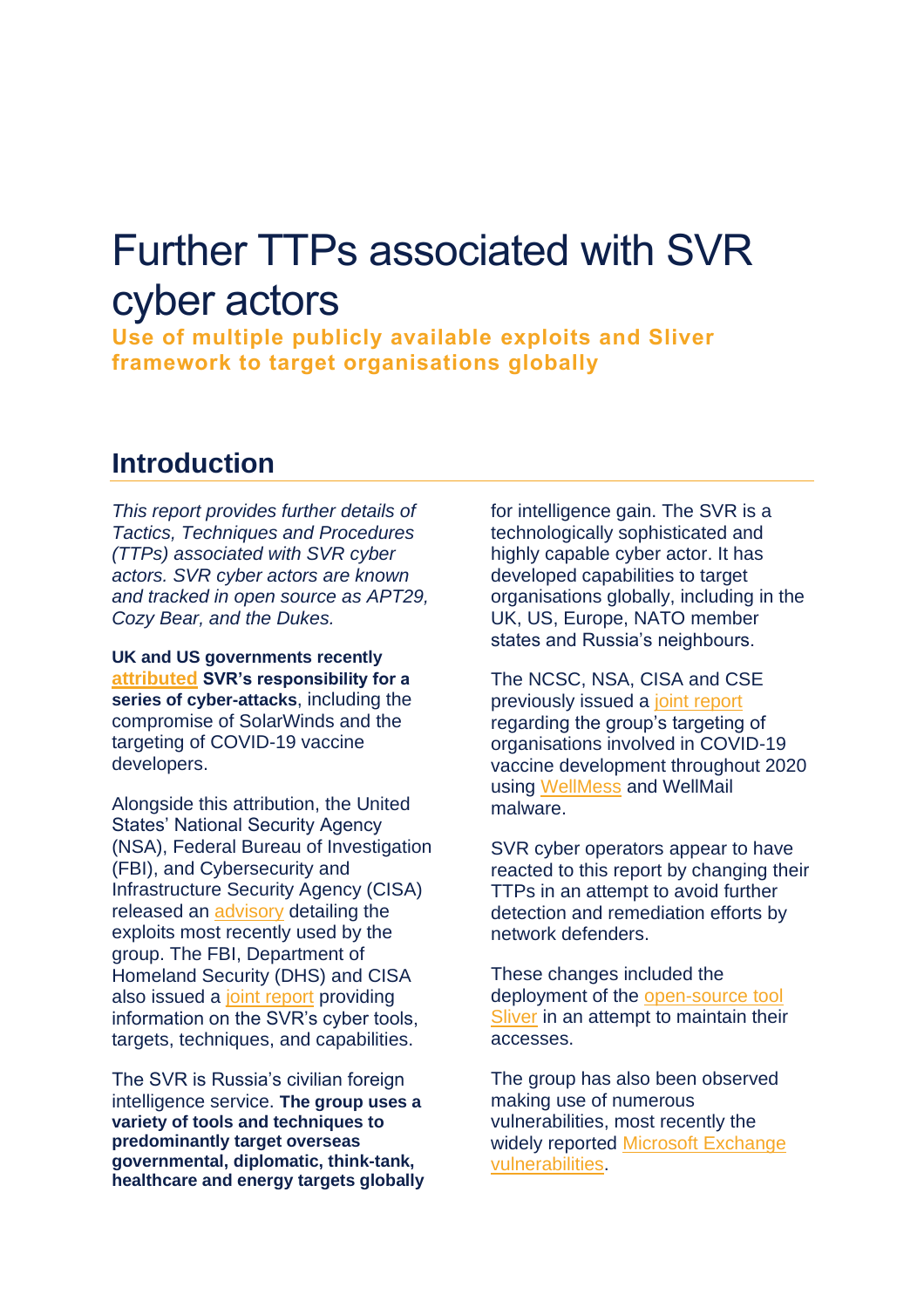## **Initial access**

## **Further CVEs in use by SVR**

As previously reported, the group frequently uses publicly available exploits to conduct widespread scanning [\(T1595.002\)](https://attack.mitre.org/techniques/T1595/002/) and exploitation [\(T1190\)](https://attack.mitre.org/techniques/T1190/) against vulnerable systems. The group seeks to take full advantage of a variety of exploits when publicised. The group has used:

- [CVE-2018-13379 FortiGate](https://www.ncsc.gov.uk/news/critical-risk-unpatched-fortinet-vpn-devices)
- [CVE-2019-1653 Cisco router](https://tools.cisco.com/security/center/content/CiscoSecurityAdvisory/cisco-sa-20190123-rv-info)
- [CVE-2019-2725 Oracle WebLogic Server](https://www.oracle.com/security-alerts/alert-cve-2019-2725.html)
- [CVE-2019-9670 Zimbra](https://nvd.nist.gov/vuln/detail/CVE-2019-9670)
- [CVE-2019-11510 Pulse Secure](https://www.ncsc.gov.uk/news/alert-vpn-vulnerabilities)
- [CVE-2019-19781 Citrix](https://www.ncsc.gov.uk/news/citrix-alert)
- [CVE-2019-7609 Kibana](https://discuss.elastic.co/t/elastic-stack-6-6-1-an-5-6-15-security-update/169077)
- [CVE-2020-4006 VMWare](https://www.vmware.com/security/advisories/VMSA-2020-0027.html)
- [CVE-2020-5902 F5 Big-IP](https://support.f5.com/csp/article/K52145254)
- [CVE-2020-14882 Oracle WebLogic](https://nvd.nist.gov/vuln/detail/CVE-2020-14882)
- [CVE-2021-21972 VMWare vSphere](https://www.vmware.com/security/advisories/VMSA-2021-0002.html)

This list should not be treated as exhaustive. The group will look to rapidly exploit recently released public vulnerabilities which are likely to enable initial access to their targets. More information about these exploits can be found in previous NCSC advisories on [Citrix](https://www.ncsc.gov.uk/news/citrix-alert) and [VPN vulnerabilities.](https://www.ncsc.gov.uk/news/alert-vpn-vulnerabilities)

## **Network defenders should ensure that security patches are applied promptly following CVE announcements for products they manage.**

Most recently, the group has also scanned for Microsoft Exchange servers vulnerable to [CVE-2021-26855.](https://www.microsoft.com/security/blog/2021/03/02/hafnium-targeting-exchange-servers) Such activity is typically followed by the use of further exploits and deployment of a webshell [\(T1505.003\)](https://attack.mitre.org/techniques/T1505/003/) if successful. Other Microsoft Exchange exploits commonly used in conjunction with this CVE include:

- CVE-2021-26857 (SOAP payload)
- CVE-2021-26858 (Arbitrary files)
- CVE-2021-27065 (Arbitrary files)

More information about these exploits and mitigation advice can be found on the [NCSC website.](https://www.ncsc.gov.uk/news/advice-following-microsoft-vulnerabilities-exploitation)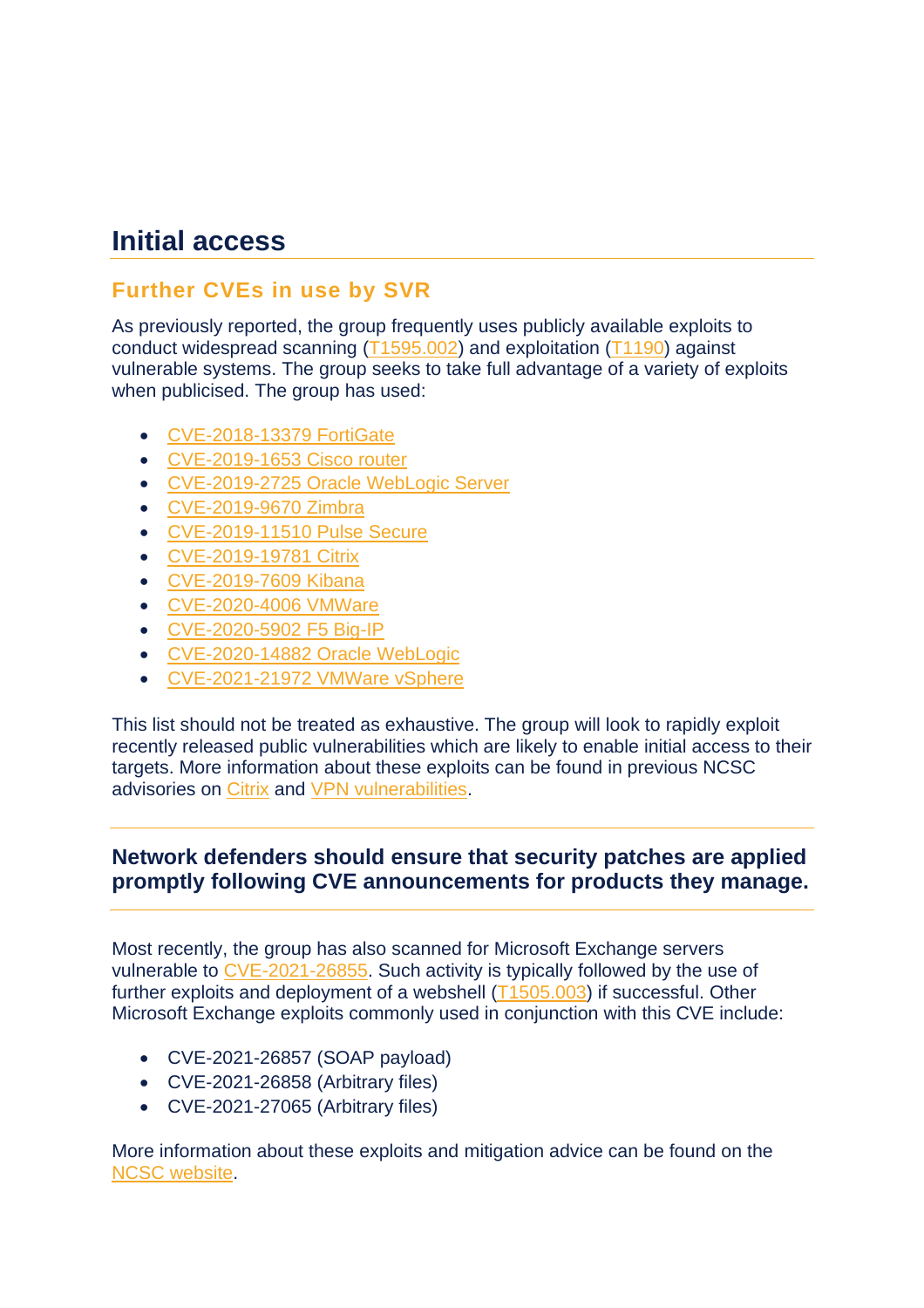## **Supply chain compromises**

The SolarWinds campaign demonstrates the actor's willingness to target organisations that supply privileged software [\(T1195.002\)](https://attack.mitre.org/techniques/T1195/002/), such as network management or security applications, to many users or organisations.

These types of attacks give SVR actors initial access to a large number of organisations. From this initial access, the actors select a much smaller number of victims for follow-on compromise activity. These victims are targeted in line with intelligence priorities.

Enterprise products and applications deployed across multiple organisations will be attractive supply chain targets. Products which require access to a significant portion of user or network data to operate are likely to be especially attractive targets. Earlier this year [Mimecast](https://www.mimecast.com/incident-report/) and [SolarWinds](https://www.solarwinds.com/sa-overview/securityadvisory) acknowledged compromises, now known to be conducted by SVR cyber operators.

## **Post-compromise**

#### **Additional malware in use by SVR**

NCSC and partner industry analysis shows that on multiple occasions, SVR actors used Cobalt Strike, a commercial Red Team command and control framework, to carry out their operations after initial exploitation (e.g. compromise of SolarWinds platform).

The group also deployed GoldFinder, GoldMax and Sibot malware after compromising a victim via SolarWinds. GoldMax is a custom backdoor, GoldFinder is a custom tool – both are written in Golang. Sibot is a simple custom downloader and, unlike other malware in recent use by the group, is written in VBS [\(T1059.005\)](https://attack.mitre.org/techniques/T1059/005/). Microsoft's analysis of this malware can be found [here.](https://www.microsoft.com/security/blog/2021/03/04/goldmax-goldfinder-sibot-analyzing-nobelium-malware/)

In separate incidents, the NCSC observed that once SVR actors had gained initial access to a victim's network, they then made use of the open-source Red Team command and control framework named Sliver.

#### **The use of the Sliver framework was likely an attempt to ensure access to a number of the existing WellMess and WellMail victims was maintained.**

Following the publication of the joint [WellMess Advisory](https://www.ncsc.gov.uk/news/advisory-apt29-targets-covid-19-vaccine-development) SVR cyber operators used the [Sliver framework.](https://github.com/BishopFox/sliver) Sliver is an "…open source, cross-platform adversary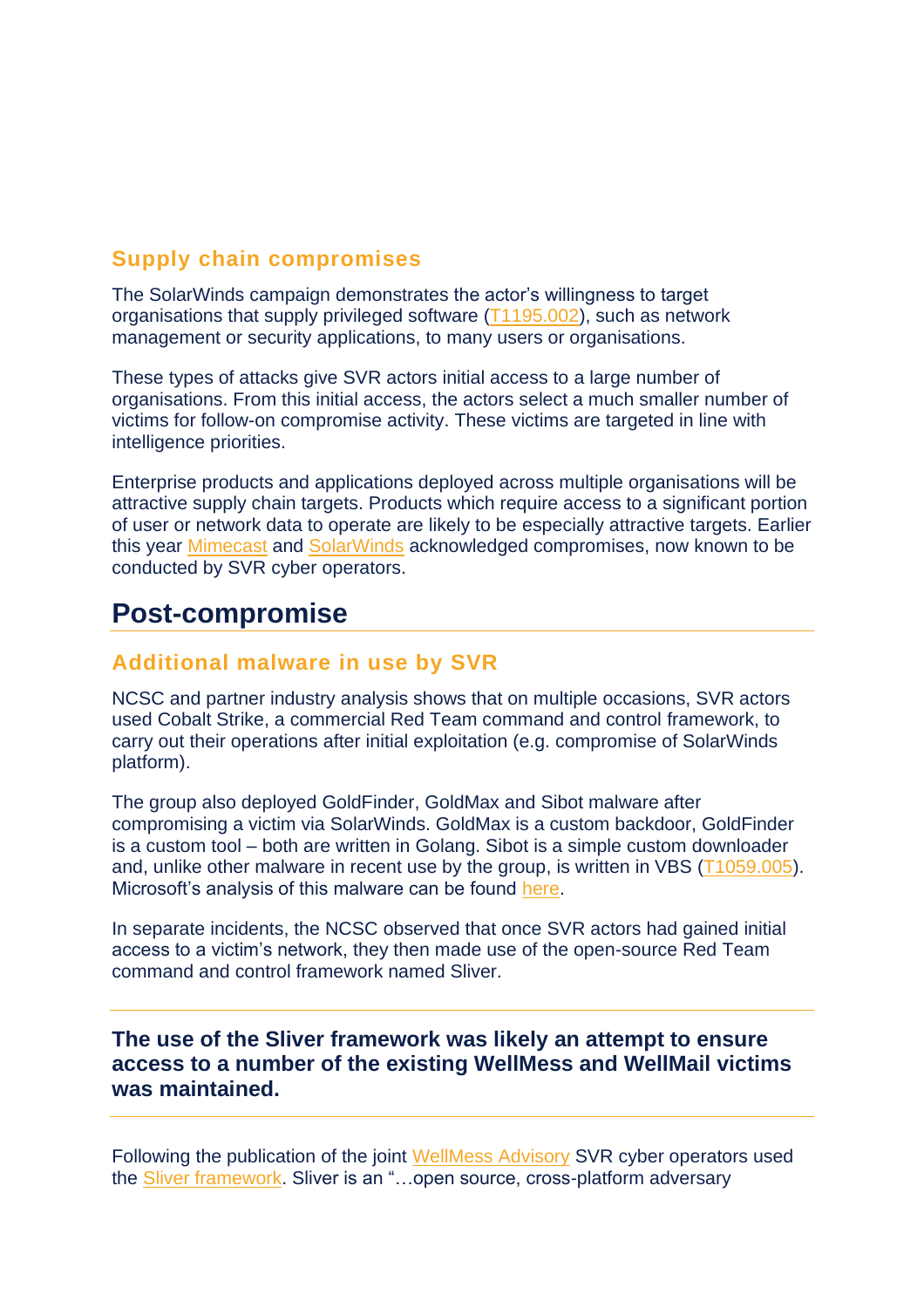simulation/red team platform…" written in Golang that supports command and control mechanisms over a variety of protocols including Mutual-TLS [\(T1573.002\)](https://attack.mitre.org/techniques/T1573/002/), HTTP/S [\(T1071.001\)](https://attack.mitre.org/techniques/T1071/001/) and DNS [\(T1071.004\)](https://attack.mitre.org/techniques/T1071/004/).

The use of the Sliver framework was likely an attempt to ensure access to a number of the existing WellMess and WellMail victims was maintained following the exposure of those capabilities. As observed with the SolarWinds incidents, SVR operators often used separate command and control infrastructure for each victim of Sliver.

SVR actors have used methods other than malware to maintain persistence on high value targets, including the use of stolen credentials.

#### **Mail server persistence**

SVR actors often target administrator mailboxes in order to acquire further network information and access. This is likely in an effort to better understand the target network and obtain further privileges or credentials for persistence and/or lateral movement.

In one example identified by the NCSC, the actor had searched for authentication credentials in mailboxes, including passwords and PKI keys [\(T1552\)](https://attack.mitre.org/techniques/T1552/).

In another incident, the actor leveraged access gained from the SolarWinds campaign to compromise a certificate [\(T1552.004\)](https://attack.mitre.org/techniques/T1552/004) issued by Mimecast. The actor used that access to authenticate a subset of Mimecast's products with customer systems [\(T1199\)](https://attack.mitre.org/techniques/T1199). In this way, the actor was able to abuse the Mimecast Azure app in order to compromise the final target.

The Mimecast Azure application's default application permissions allowed the application full access to all mailboxes in the victim organisation's tenant. Once the actor had gained access to this application, they were able to utilise the applications permissions in order to extract emails from any mailbox used by the victim organisation [\(T1114.002\)](https://attack.mitre.org/techniques/T1114/002). For reference, the default permissions that were granted to the Mimecast application can be seen below, along with a definition of the permission:

- "full access as app" under Exchange. This is a highly privileged permission and allows the app to use Exchange Web services with full access to all mailboxes.
- "User.Read" under Microsoft Graph. Microsoft Graph is an API that allows custom applications to access Microsoft O365 data and services. This permission grants the app the ability to read the profile of the signed-in user.

As a result, no further privilege escalation or lateral movement was needed by the actor to access emails of interest.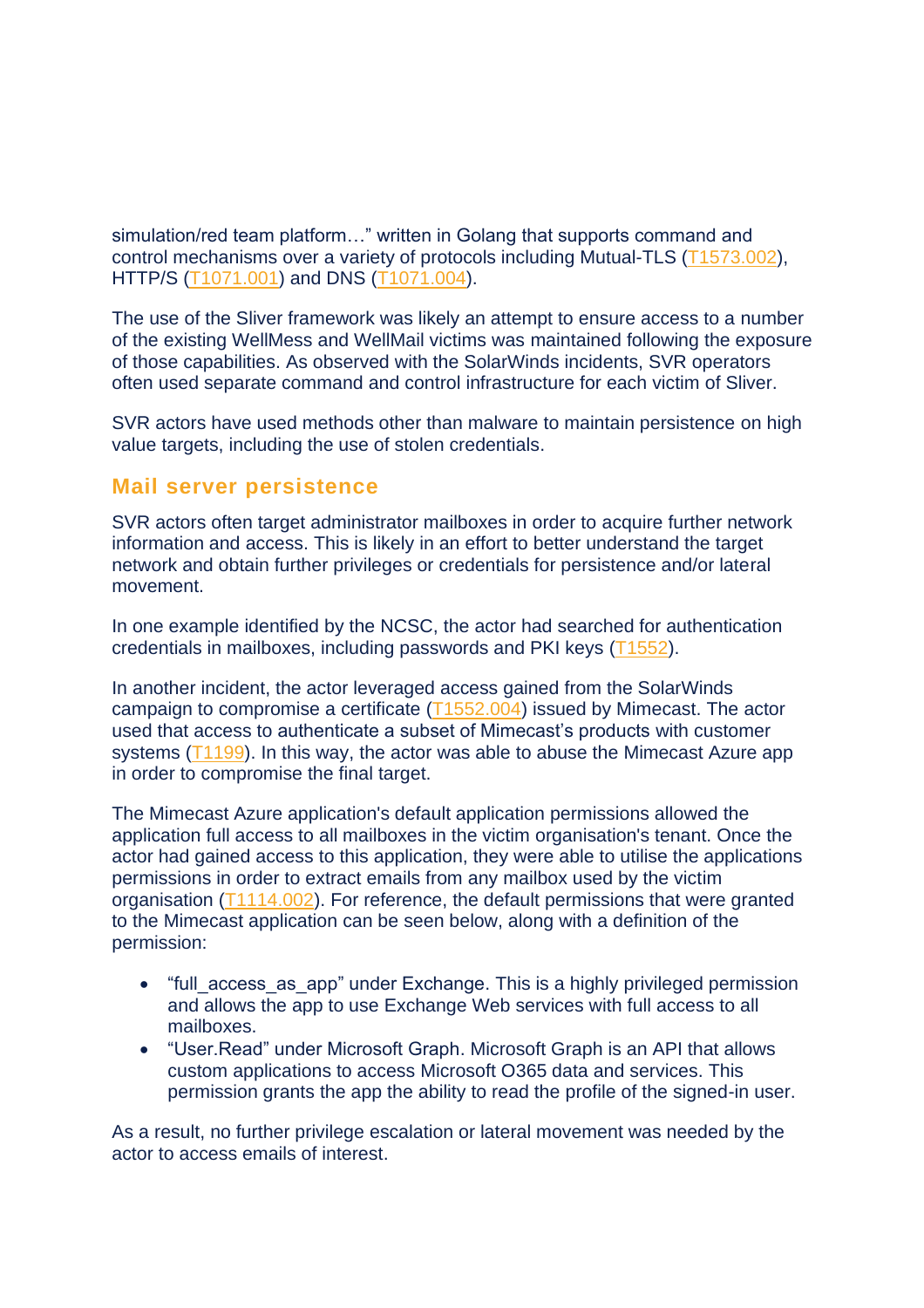[Mandiant FireEye](https://www.fireeye.com/blog/threat-research/2021/01/remediation-and-hardening-strategies-for-microsoft-365-to-defend-against-unc2452.html) has detailed a number of detection and mitigation strategies that will help organisations proactively harden Microsoft O365 environments against these techniques. This includes recommendations on how to detect suspicious modifications in a user's O365 mailbox permissions.

## **MITRE ATT&CK®**

This advisory has been compiled with respect to the **MITRE ATT&CK®** framework, a globally accessible knowledge base of adversary tactics and techniques based on real-world observations.

| <b>Tactic</b>         | <b>Technique</b>                                                                                   | <b>Procedure</b>                                                                                                                                                                                               |
|-----------------------|----------------------------------------------------------------------------------------------------|----------------------------------------------------------------------------------------------------------------------------------------------------------------------------------------------------------------|
| Reconnaissance        | T1595.002: Active<br>Scanning                                                                      | SVR frequently scans for publicly available<br>exploits, most recently including Microsoft<br>Exchange servers vulnerable to CVE-2021-<br>26855.                                                               |
| <b>Initial Access</b> | T1190: Exploit Public-<br><b>Facing Application</b>                                                | SVR frequently uses publicly available<br>exploits to conduct widespread exploitation<br>of vulnerable systems, including against<br>Citrix, Pulse Secure, FortiGate, Zimbra and<br>VMWare.                    |
|                       | T1195.002: Supply<br><b>Chain Compromise:</b><br><b>Compromise Software</b><br><b>Supply Chain</b> | SVR targets organisations who supply<br>privileged software to intelligence targets.                                                                                                                           |
|                       | T1199: Trusted<br>Relationship                                                                     | SVR leveraged access gained from the<br>SolarWinds campaign to compromise a<br>certificate issued by Mimecast, which it then<br>used to authenticate a subset of Mimecast's<br>products with customer systems. |
| Execution             | T1059.005: Command<br>and Scripting Interpreter:<br><b>Visual Basic</b>                            | SVR deployed Sibot, a simple custom<br>downloader written in VBS, after<br>compromising victims via SolarWinds.                                                                                                |
| Persistence           | T1505.003: Server<br><b>Software Component:</b><br><b>Web Shell</b>                                | SVR typically deploy a web shell on<br>Microsoft Exchange servers following<br>successful compromise.                                                                                                          |
|                       | T1078: Valid Accounts                                                                              | SVR actors have maintained persistence on<br>high value targets using stolen credentials.                                                                                                                      |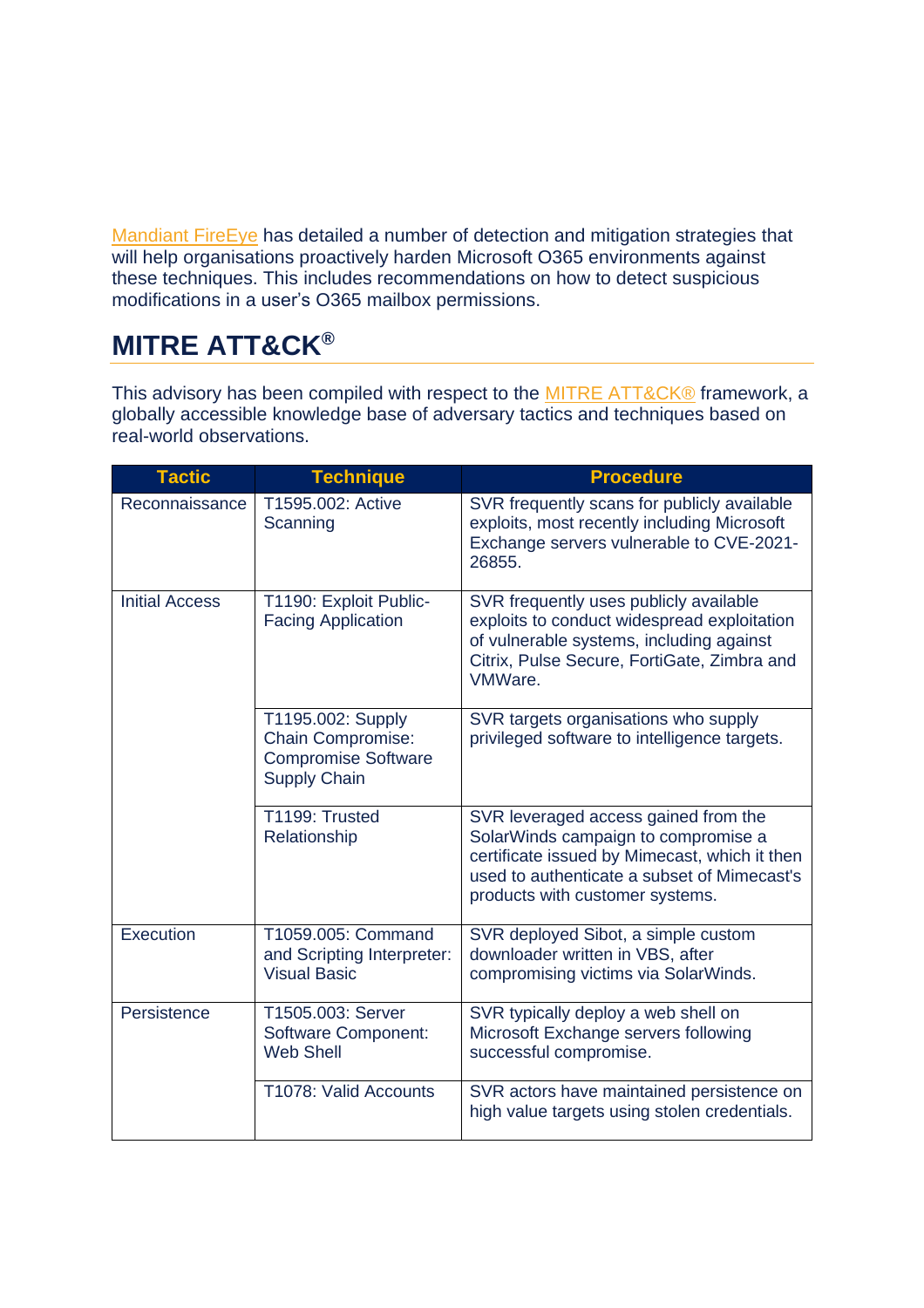## **Conclusion**

The SVR targets organisations that align with Russian foreign intelligence interests, including governmental, think-tank, policy and energy targets, as well as more timebound targeting, for example COVID-19 vaccine targeting in 2020.

Organisations are advised to follow the [mitigation advice](#page-7-0) and [guidance](#page-8-0) below, as well as the detection rules in the [appendix](#page-9-0) to help protect against this activity.

Organisations should also follow the advice and guidance in the recently published joint NSA/CISA/FBI [advisory](https://media.defense.gov/2021/Apr/15/2002621240/-1/-1/0/CSA_SVR_TARGETS_US_ALLIES_UOO13234021.PDF) and the subsequent joint FBI/DHS/CISA [report,](https://us-cert.cisa.gov/ncas/alerts/aa21-116a) which detail further TTPs linked to SVR cyber actors.

## **Reporting to the NCSC**

UK organisations affected by the activity outlined in should report any suspected compromises to the [NCSC via the website.](https://report.ncsc.gov.uk/)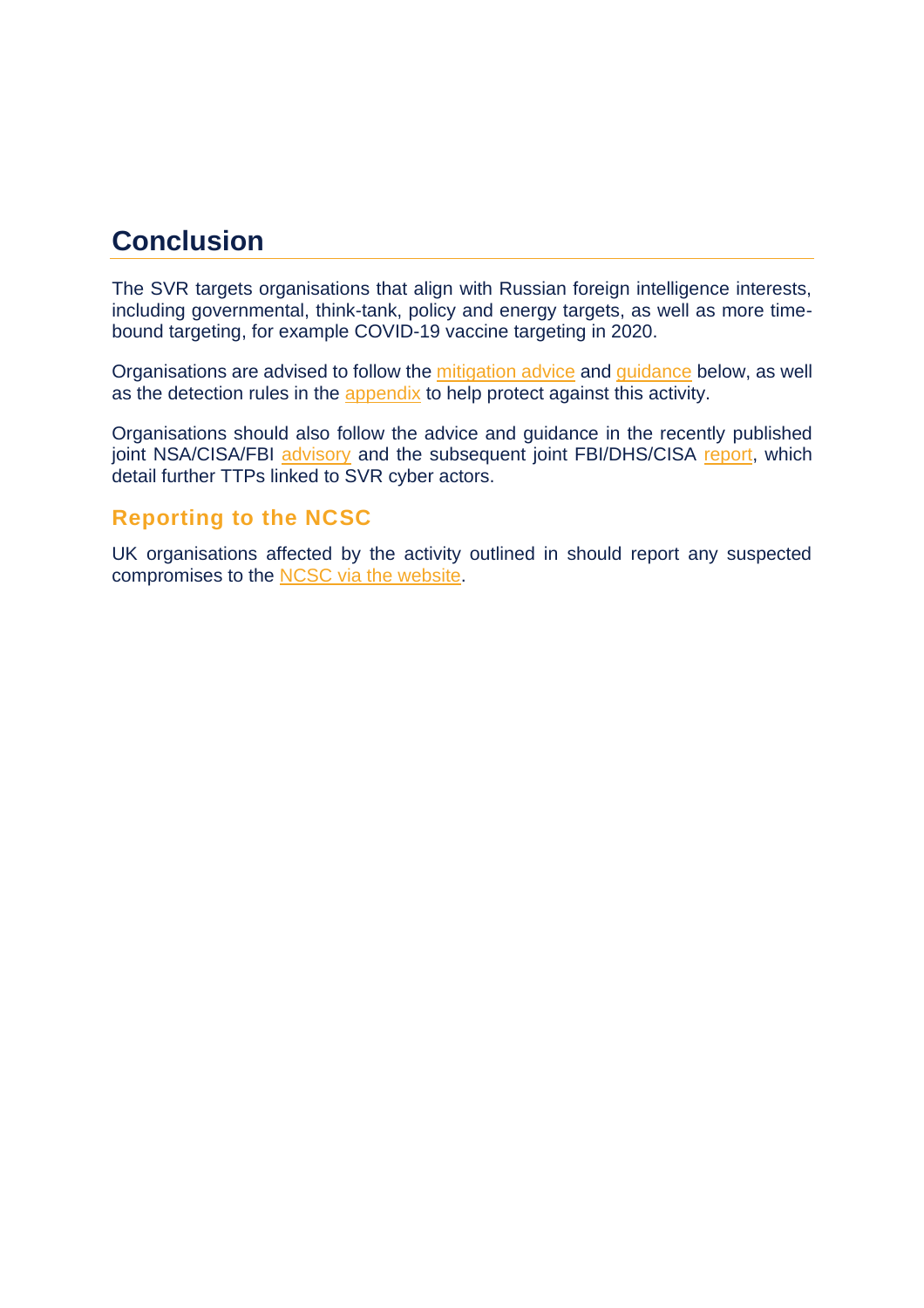## <span id="page-7-0"></span>**Mitigation advice**

- SVR actors regularly make use of publicly known vulnerabilities (alongside complex supply chain attacks) to gain initial access onto target networks. Managing and applying security updates as quickly as possible will help reduce the attack surface available for SVR actors, and force them to use higher equity tooling to gain a foothold in the networks.
- Despite the complexity of supply chain attacks, following basic cyber security principles will make it harder for even sophisticated actors to compromise target networks. By implementing good network security controls and effectively managing user privileges organisations will help prevent lateral movement between hosts. This will help limit the effectiveness of even complex attacks. Further NCSC advice is available via the links in the [guidance section](#page-8-0) below.
- Detecting supply chain attacks, such as the Mimecast compromise, will always be difficult. An organisation may be able to detect this sort of activity through heuristic detection methodologies such as the volume of emails being accessed or by identifying anomalous IP traffic. However, the actor frequently uses malicious infrastructure located within the target organisation's own country, likely in an effort to frustrate detection efforts.
- Organisations should ensure sufficient logging (both cloud and on premises) is enabled and stored for a suitable amount of time, to identify compromised accounts, exfiltrated material and actor infrastructure. Mail retention and content policies should also be implemented to reduce the amount of sensitive information available upon successful compromise. Particularly sensitive information, including information relating to network architecture and network security, should be safeguarded appropriately.
- As part of Microsoft's 'Advanced Auditing' functionality, Microsoft have introduced a new mailbox auditing action called 'MailItemsAccessed' which helps with investigating the compromise of email accounts. This is part of Exchange mailbox auditing and is enabled by default for users that are assigned an Office 365 or Microsoft 365 E5 license or for organisations with a Microsoft 365 E5 compliance add-on subscription.
- With 'MailItemsAccessed' enabled, administrators are able to identify almost every single email accessed by a user, giving organisations forensic defensibility to help assert which individual pieces of mail were or were not maliciously accessed by an attacker.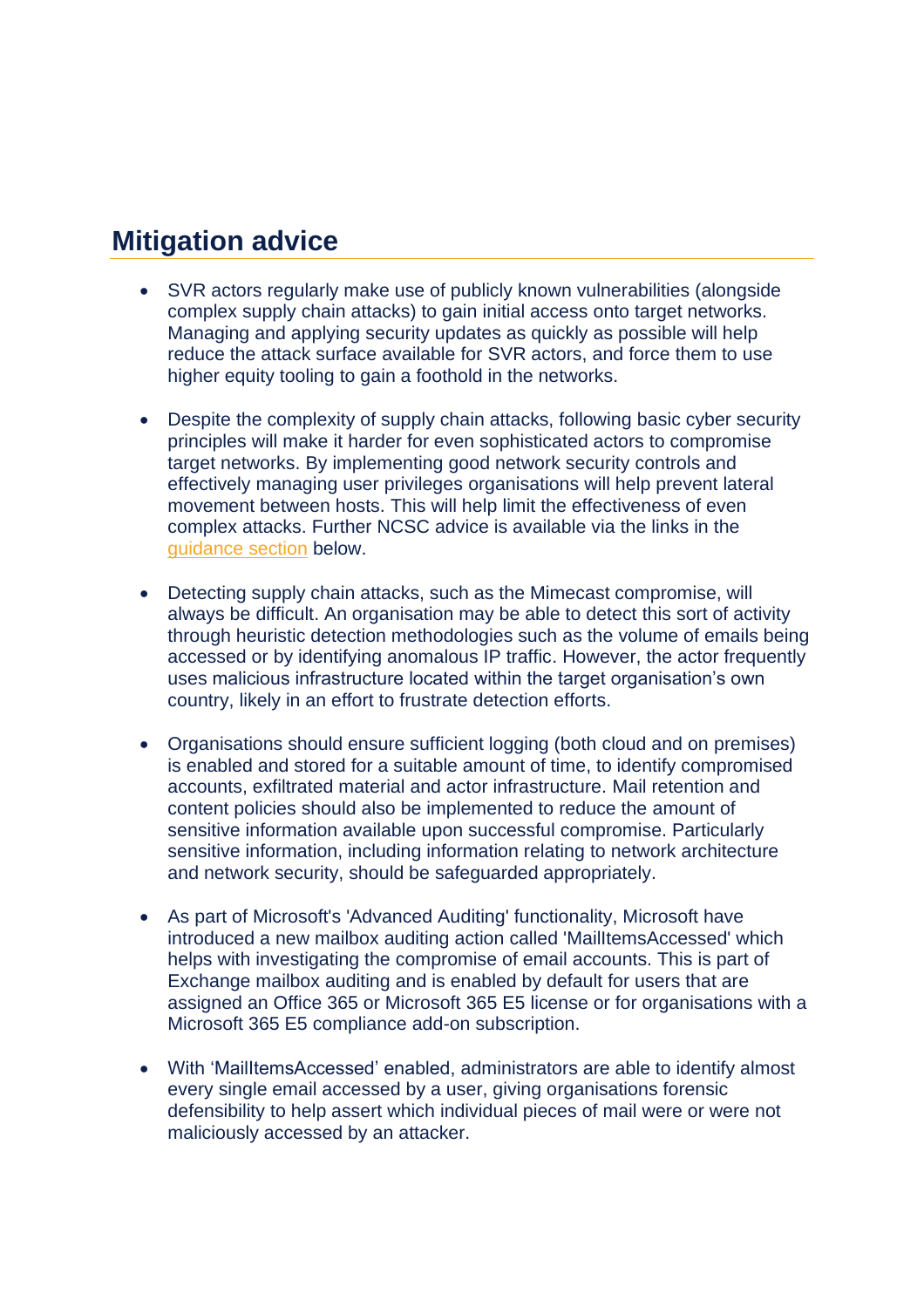## <span id="page-8-0"></span>**Further guidance**

A variety of mitigations will be of use in defending against the campaigns detailed in this report:

- **Protect your devices and networks by keeping them up to date**: use the latest supported versions, apply security patches promptly, use anti-virus and scan regularly to guard against known malware threats. See NCSC guidance: [https://www.ncsc.gov.uk/guidance/mitigating-malware.](https://www.ncsc.gov.uk/guidance/mitigating-malware)
- **Use multi-factor authentication (/2-factor authentication/two-step authentication) to reduce the impact of password compromises**. See NCSC guidance: [https://www.ncsc.gov.uk/guidance/multi-factor-authentication-online](https://www.ncsc.gov.uk/guidance/multi-factor-authentication-online-services)[services](https://www.ncsc.gov.uk/guidance/multi-factor-authentication-online-services) and [https://www.ncsc.gov.uk/guidance/setting-two-factor-authentication-](https://www.ncsc.gov.uk/guidance/setting-two-factor-authentication-2fa)[2fa](https://www.ncsc.gov.uk/guidance/setting-two-factor-authentication-2fa)
- **Treat people as your first line of defence**. Tell staff how to report suspected phishing emails, and ensure they feel confident to do so. Investigate their reports promptly and thoroughly. Never punish users for clicking phishing links or opening attachments. See NCSC guidance: <https://www.ncsc.gov.uk/phishing>
- **Set up a security monitoring capability** so you are collecting the data that will be needed to analyse network intrusions. See NCSC Guidance: [https://www.ncsc.gov.uk/guidance/introduction-logging-security](https://www.ncsc.gov.uk/guidance/introduction-logging-security-purposes)[purposes.](https://www.ncsc.gov.uk/guidance/introduction-logging-security-purposes)
- **Prevent and detect lateral movement in your organisation's networks**. See NCSC guidance: <https://www.ncsc.gov.uk/guidance/preventing-lateral-movement>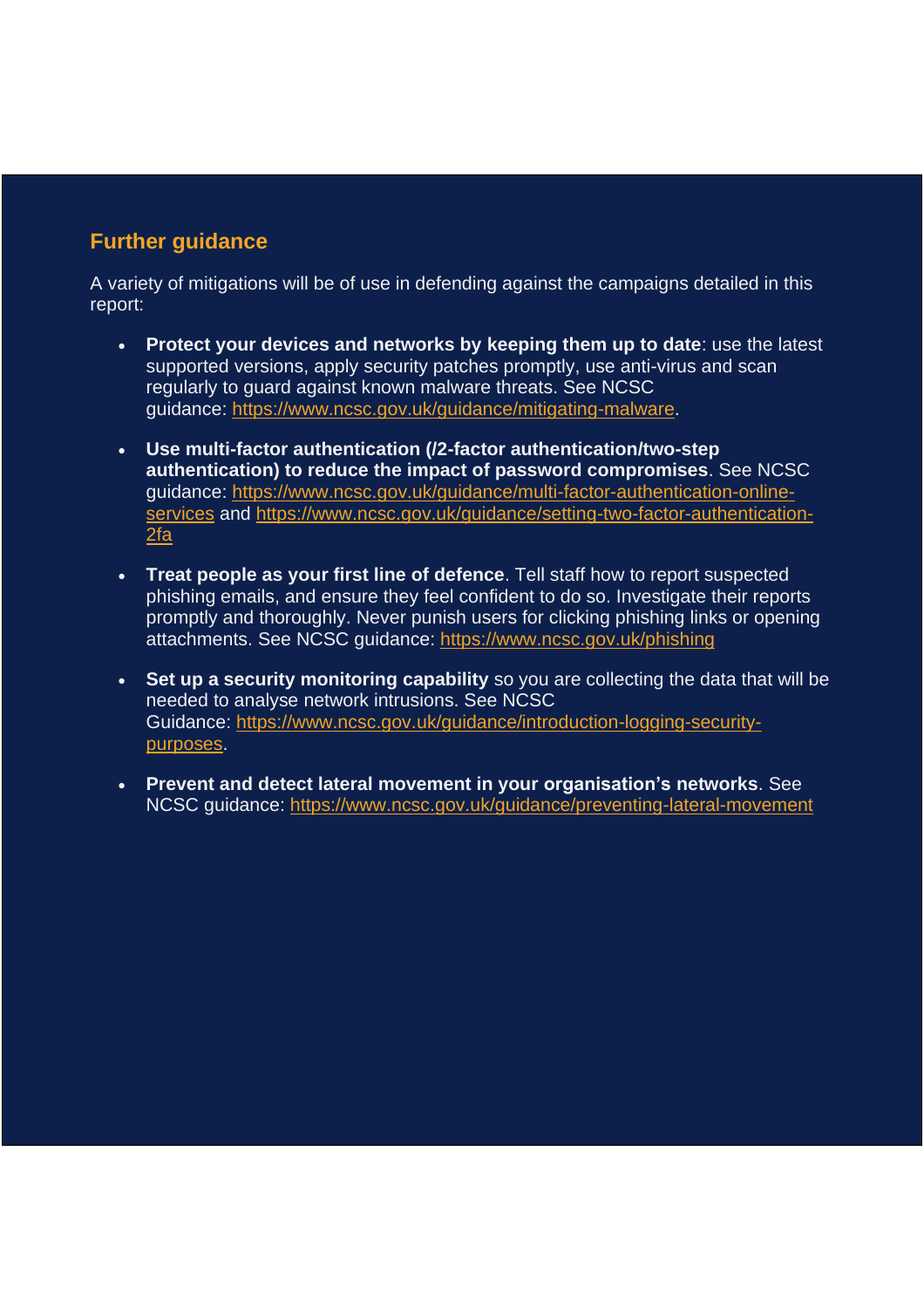## <span id="page-9-0"></span>**Appendix**

#### **Snort rules**

Sliver HTTP request URLs are procedurally generated according to a set pattern, as per the [implant/sliver/transports/tcp-http.go](https://github.com/BishopFox/sliver/blob/master/implant/sliver/transports/tcp-http.go) file.

- The resource file extension defines the beacon type.
- A random number generator decides whether to include a parent folder in the URL path.
- The parent folder and resource filename are randomly chosen from predefined lists per beacon type.
- The URL query parameter underscore \_ is a numeric value which specifies the payload encoding format.
- Results can be further filtered by User-Agent, Accept-Language and PHPSESSID Cookie headers.

```
alert tcp any any -> any any (msg: "Sliver HTTP implant beacon -
robots.txt getPublicKey"; content:"/robots.txt?_="; pcre:"/\AGET 
(?:\)/ (?:static|www|assets|text|docs|sample))?\/\robots\.txt\? =[0-9]{1,9}
HTTP('; )
```

```
alert tcp any any -> any any (msg: "Sliver HTTP implant beacon -
sample.txt getPublicKey"; content:"/sample.txt? ="; pcre:"/\AGET
(?:\)/ (?:static|www|assets|text|docs|sample))?\/sample\.txt\? =[0-9]{1,9}
HTTP/"; )
```

```
alert tcp any any -> any any (msg: "Sliver HTTP implant beacon - info.txt
getPublicKey"; content:"/info.txt? ="; pcre:"/\AGET
(?:\)/ (?:static|www|assets|text|docs|sample))?\/info\.txt? =[0-9]{1,9}
HTTP/"; )
```
alert tcp any any -> any any (msg: "Sliver HTTP implant beacon example.txt getPublicKey"; content:"/example.txt? ="; pcre:"/\AGET  $(?:\\\}/(?:\text{static}|www|assert|text|docs|sample))?\\/example\,.txt?=[0-9]{1,9}$  $HTTP/$ "; )

alert tcp any any -> any any (msg: "Sliver HTTP implant beacon - .jsp getSessionID"; content:".jsp?\_="; pcre:"/\APOST  $(?:\)'(?:\text{app}| \text{admin}| \text{upload}| \text{actions}| \text{api}))$ ? $\lor$  (?:login|admin|session|action) $\lor$ .  $jsp$   $[0-9]{1,9}$  HTTP/";)

```
alert tcp any any -> any any (msg: "Sliver HTTP implant beacon -
login.php Send"; content:"/login.php?_="; pcre:"/\APOST 
(?:\)/ (?:\pidentlargeright) )?\/login\.php\? =[0-9]{1,9} HTTP/";)
```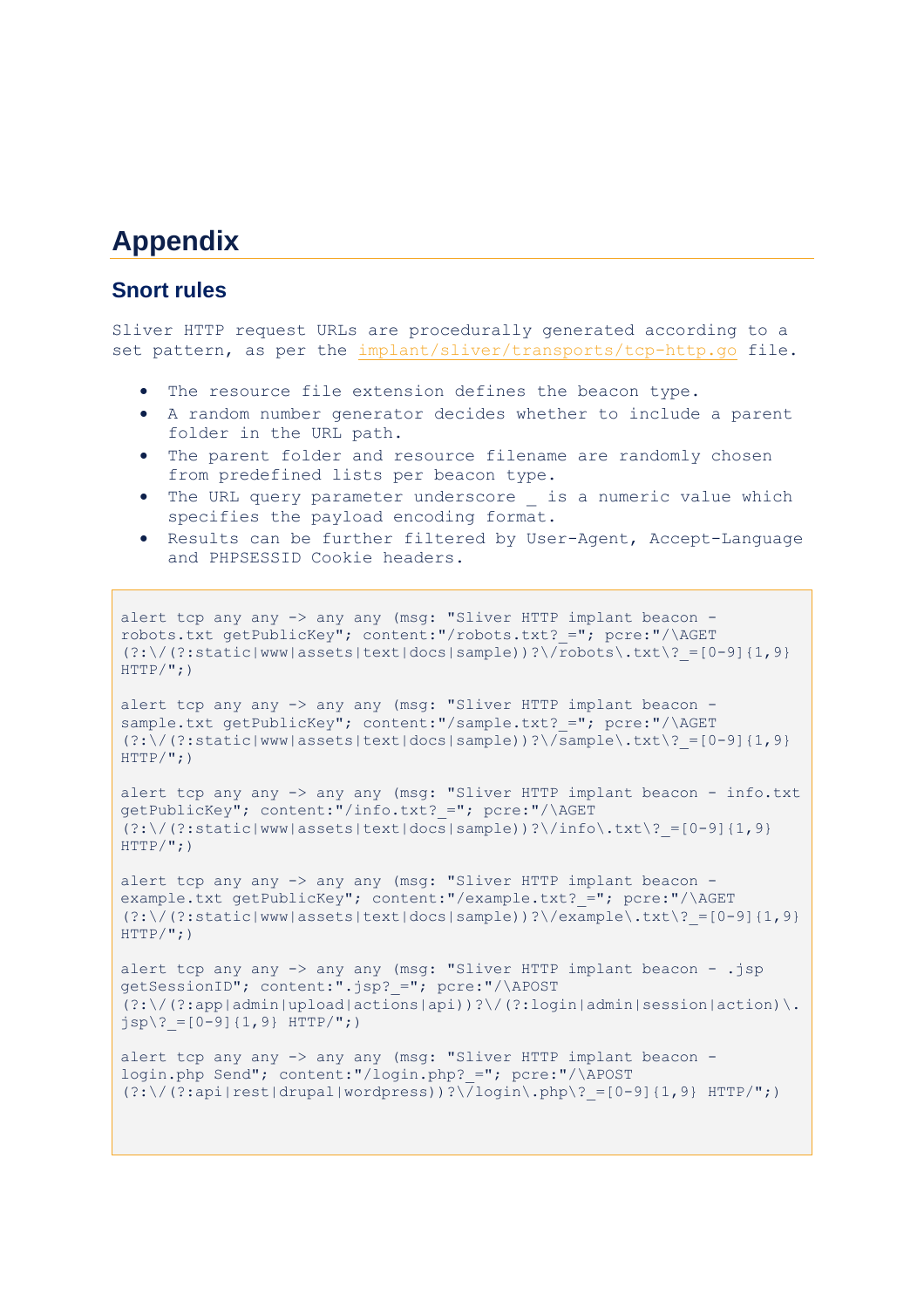```
alert tcp any any -> any any (msg: "Sliver HTTP implant beacon -
signin.php Send"; content:"/signin.php? ="; pcre:"/\APOST
(?:\)/ (?:\pidentlarupal|wordpress))?\/signin\.php\? =[0-9]{1,9} HTTP/";)
alert tcp any any -> any any (msg: "Sliver HTTP implant beacon - api.php
Send"; content:"/api.php? ="; pcre:"/\APOST
(?:\)/ (?:\pidentlest]drupal|wordpress))?\/api\.php\? =[0-9]{1,9} HTTP/";)
alert tcp any any -> any any (msg: "Sliver HTTP implant beacon -
samples.php Send"; content:"/samples.php? ="; pcre:"/\APOST
(?:\)/ (?:\/(?:api|rest|drupal|wordpress))?\/samples\.php\? =[0-9]{1,9} HTTP/";)
alert tcp any any -> any any (msg: "Sliver HTTP implant beacon -
underscore.min.js Poll"; content:"/underscore.min.js? ="; pcre:"/\AGET
(?:\/(?:js|static|assets|dist|javascript))?\/underscore\.min\.js\?_=[0-
9]{1,9} HTTP/";)
alert tcp any any -> any any (msg: "Sliver HTTP implant beacon -
jquery.min.js Poll"; content:"/jquery.min.js? ="; pcre:"/\AGET
(?:\)'(?)s|static|assets|dist|javascript))?\qquadjquery\.min\.js\? =[0-
```

```
9]{1,9} HTTP/";)
```
## **YARA Rules**

The following Yara rules will aid network defenders in detecting Sliver. It should be noted that other frameworks may rely on code from the Sliver project (e.g. WireGost). Sliver is also used to conduct legitimate pen-testing activity. Therefore a Sliver detection does not necessarily indicate a compromise by APT29.

```
rule sliver_github_file_paths_function_names {
     meta:
         author = "NCSC UK"
         description = "Detects Sliver Windows and Linux implants based on paths 
and function names within the binary"
     strings:
        $p1 = "/sliver!" $p2 = "sliverpb."
```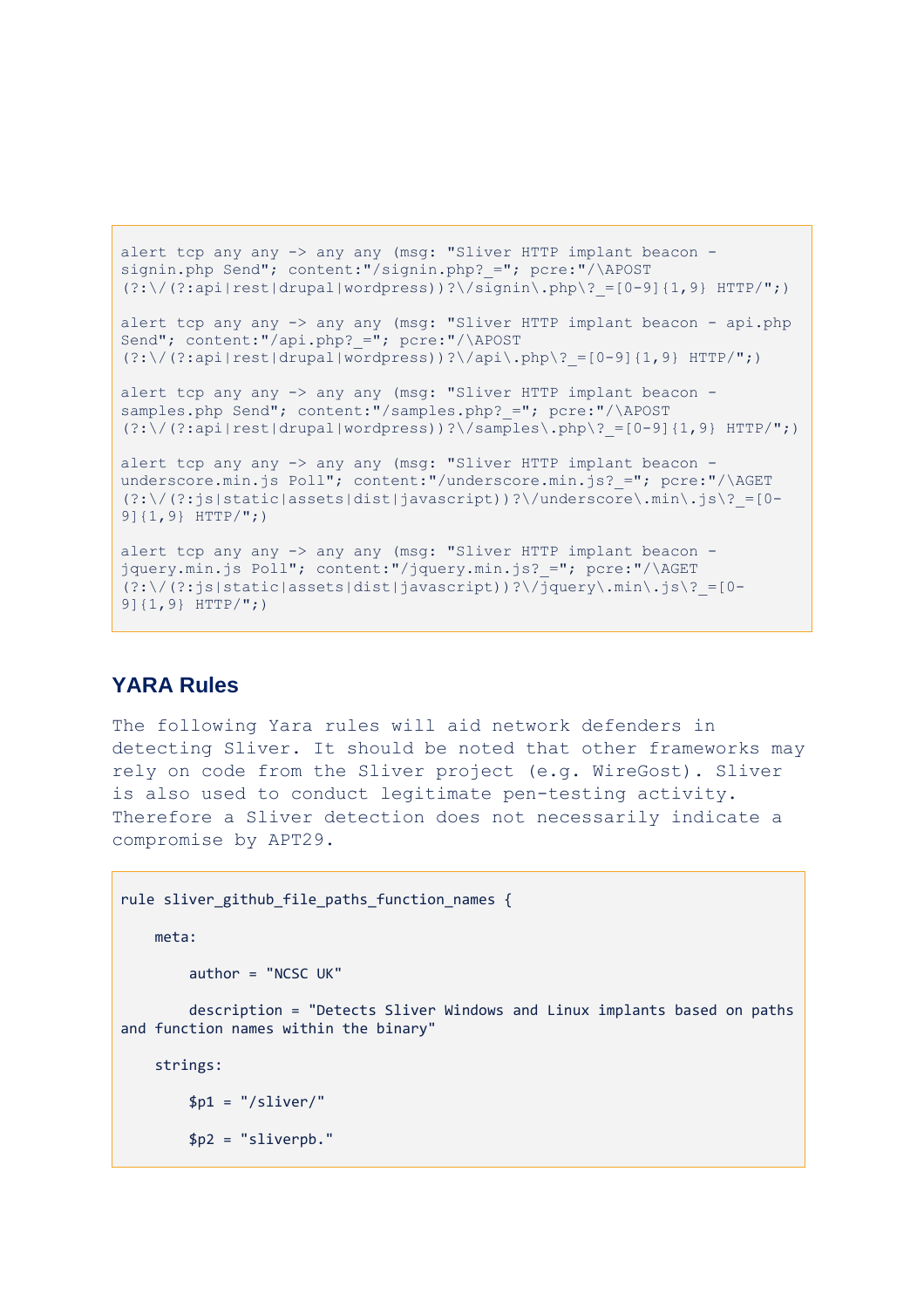```
 $fn1 = "RevToSelfReq"
         $fn2 = "ScreenshotReq"
         $fn3 = "IfconfigReq"
         $fn4 = "SideloadReq"
         $fn5 = "InvokeMigrateReq"
         $fn6 = "KillSessionReq"
         $fn7 = "ImpersonateReq"
         $fn8 = "NamedPipesReq"
     condition:
        (uint32(0) == 0x464C457F or (uint16(0) == 0x5A4D and ...)uint16(uint32(0x3c)) = 0x4550) and (all of (\$p*) or 3 of (\$fn*))
}
```

```
rule sliver_proxy_isNotFound_retn_cmp_uniq {
     meta:
         author = "NCSC UK"
         description = "Detects Sliver implant framework based on some unique 
CMPs within the Proxy isNotFound function. False positives may occur"
     strings:
         $ = {C644241800C381F9B3B5E9B2}
         $ = {8B481081F90CAED682}
     condition:
        (uint32(0) == 0x464C457F or (uint16(0) == 0x5A4D and ...)uint16(uint32(0x3c)) == 0x4550) and all of them
}
```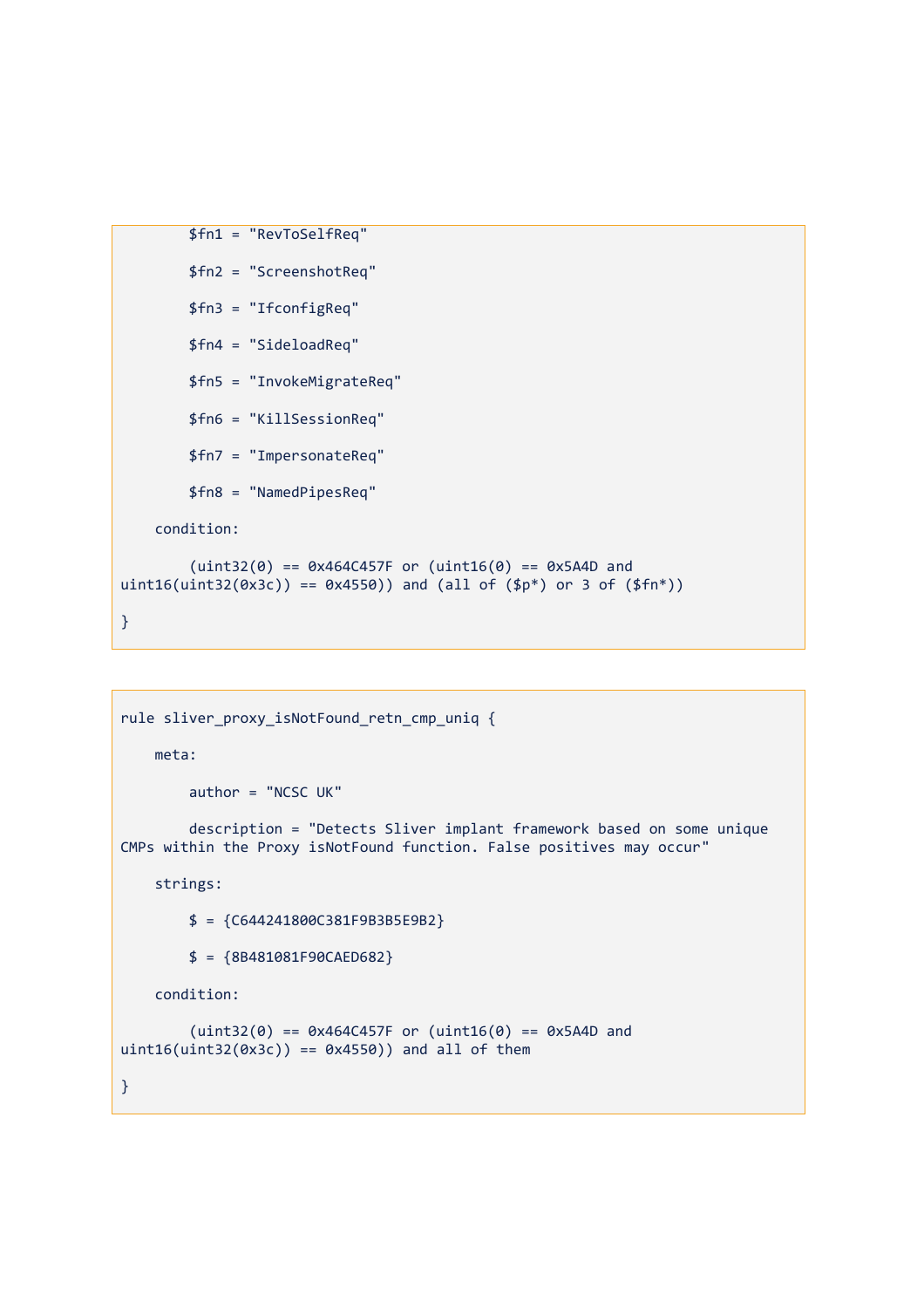```
rule sliver_nextCCServer_calcs {
     meta:
         author = "NCSC UK"
 description = "Detects Sliver implant framework based on instructions 
from the nextCCServer function. False positives may occur"
     strings:
         $ = {4889D3489948F7F94839CA????48C1E204488B0413488B4C1308}
     condition:
        (uint32(0) == 0x464C457F or (uint16(0) == 0x5A4D and
uint16(uint32(0x3c)) == 0x4550) and all of them
}
```